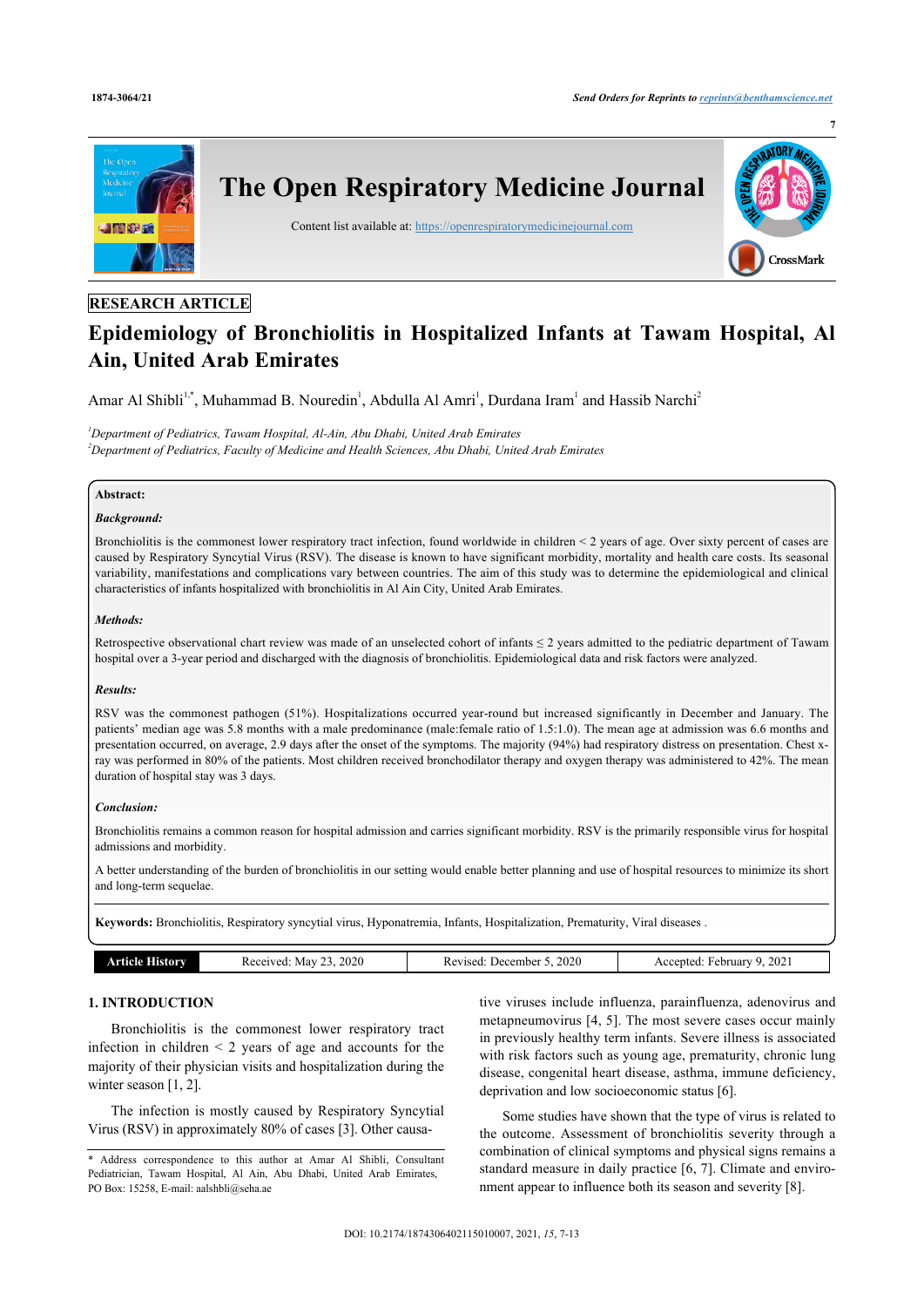#### **8** *The Open Respiratory Medicine Journal, 2021, Volume 15 Al Shibli et al.*

Bronchiolitis is diagnosed clinically by integrating characteristic but variable signs and symptoms across a broad age range, though the majority of cases occur in children under 1 year of age [[9](#page-5-8)].

Typical symptoms are rhinorrhea, proceeding over 2 to 4 days to a characteristic harsh moist cough with pyrexia that is typically below 39°C, although fever above 38.5°C is seen in 50% of infants [\[10\]](#page-5-9). The ability to achieve adequate oral feeding declines as nasal obstruction with secretions develops and work of breathing increases. The time to peak symptoms of 4 days is associated with the peak in viral load varying from infant to infant [\[11](#page-5-10)].

In younger children (particularly  $\leq 6$  weeks of age), apnea may be a presenting sign, sometimes in the absence of other features of bronchiolitis[[12\]](#page-5-11). Physical findings include an increased respiratory rate, chest recession, use of accessory muscles, hyperinflation, wheezing, crackles, and reduced arterial oxygen saturations. Physical findings vary depending on sleep state (and associated changes in tidal volume) [[12\]](#page-5-11).

Testing of nasal secretions for the virus may help consolidate the clinical diagnosis of bronchiolitis and inform health care logistics. Most commonly used, and with the highest precision, are Polymerase Chain Reaction (PCR) diagnostics for a range of respiratory viruses, but Point of Care (PoC) testing for a more limited range of viruses (most often RSV) is increasingly precise and cost-effective [\[13](#page-5-12)]

In UAE, the epidemiological data, viral etiologies and clinical description of this infection are scanty.

#### **2. AIM**

The aim of this study was to describe the epidemiological data, isolated organism, seasonal trends, clinical characteristics, and outcomes of children admitted with bronchiolitis in Al Ain city, United Arab Emirates.

Also, the objective involved determining the associated risk factors for hospitalization, seasonality, oxygen requirement, need for ventilator support, occurrence of other complications, and length of hospital stay.

# **3. METHODS**

#### **3.1. Study Design**

This was a retrospective observational medical chart review of an unselected cohort of infants ≤ 2 years admitted to the pediatric department of Tawam hospital and discharged with the diagnosis of bronchiolitis over a period of 3 years (November 2008 to December 2011).

# **3.2. Study Location**

The study location was Tawam Hospital, a tertiary care hospital in Al Ain City, United Arab Emirates.

#### **3.3. Data Collection**

Data were extracted through review of the electronic medical records of patients with a diagnostic coding of bronchiolitis on discharge (ICD codes 39710, 39713, 391714, 39719, 37892, 51206958, 803843, 3557595, 25236, 2732, 800541, 30590, 732839, J21.9, J21, J21.1, 2729, 2730, 71943, 803843). It included demographics, duration of illness before admission, and clinical features on admission. Fever was defined by a rectal temperature >38C in infants less than 28 days and by tympanic thermometry for older children.

## **3.4. Inclusion and Exclusion Criteria**

Inclusion criteria involved infants  $\leq 2$  years admitted with the clinical diagnosis of bronchiolitis on the admission made by the physician based on the presence of an upper respiratory tract infection (either by history or by cough or rhinorrhea on physical examination), tachypnea, hypoxia, cough, subcostal or intercostal retractions, nasal flaring, grunting, with wheezing and/or crackles on auscultation. Indications for admission included worsening of the respiratory status, decreased oral intake, and the requirement for oxygen or parenteral therapy. Only those with a discharge diagnosis of bronchiolitis were analyzed.

We excluded children with bacterial co-infections (meningitis, bacteremia, pyelonephritis or pneumonia), a history of cardiac, respiratory, endocrine disease or cystic fibrosis, renal, neurologic problems or medications likely to affect water and electrolytes balance, such as diuretics.

## **3.5. Laboratory Testing**

As per departmental guidelines, nasopharyngeal aspirates were obtained on admission, using the specimen trap with Extra Transport Cap, and analysed by enzyme-linked immunoassay (ELISA) rapid antigen detection method for the respiratory syncytial virus (RSV) using the kit Tru RSV®, Meridian Bioscience, INC. Other viral respiratory pathogens (adenovirus, influenza A and B, parainfluenza 1, 2 and 3 viruses) were detected with the LIGHT DIAGNOSTICS™ SimulFluor® Respiratory Screen, EMD Millipore. Although not routinely performed, a Chest X-Ray (CXR) was ordered at the discretion of the attending physician.

#### **3.6. Statistical Analysis**

Proportions were compared with the Chi-squared test or the Fisher exact test when appropriate. The Student t-test was used to compare the means of normally distributed variables between the two groups. All statistical analyses were performed with Stata 13 (StataCorp. College Station, TX). A 2 tailed p-value was considered statistically significant if <0.05.

#### **3.7. Ethical Approval**

Approval was granted by the institutional review board (IRB 296/13) and the requirement for consent was waived as it was a retrospective study, and patient anonymity was preserved. The study was conducted in accordance with the ethical standards laid down in the 1964 Declaration of Helsinki and its later amendments.

## **4. RESULTS**

#### **4.1. Clinical and Demographic Characteristics**

A total of 362 infants were enrolled in the study (Table **[1](#page-2-0)**).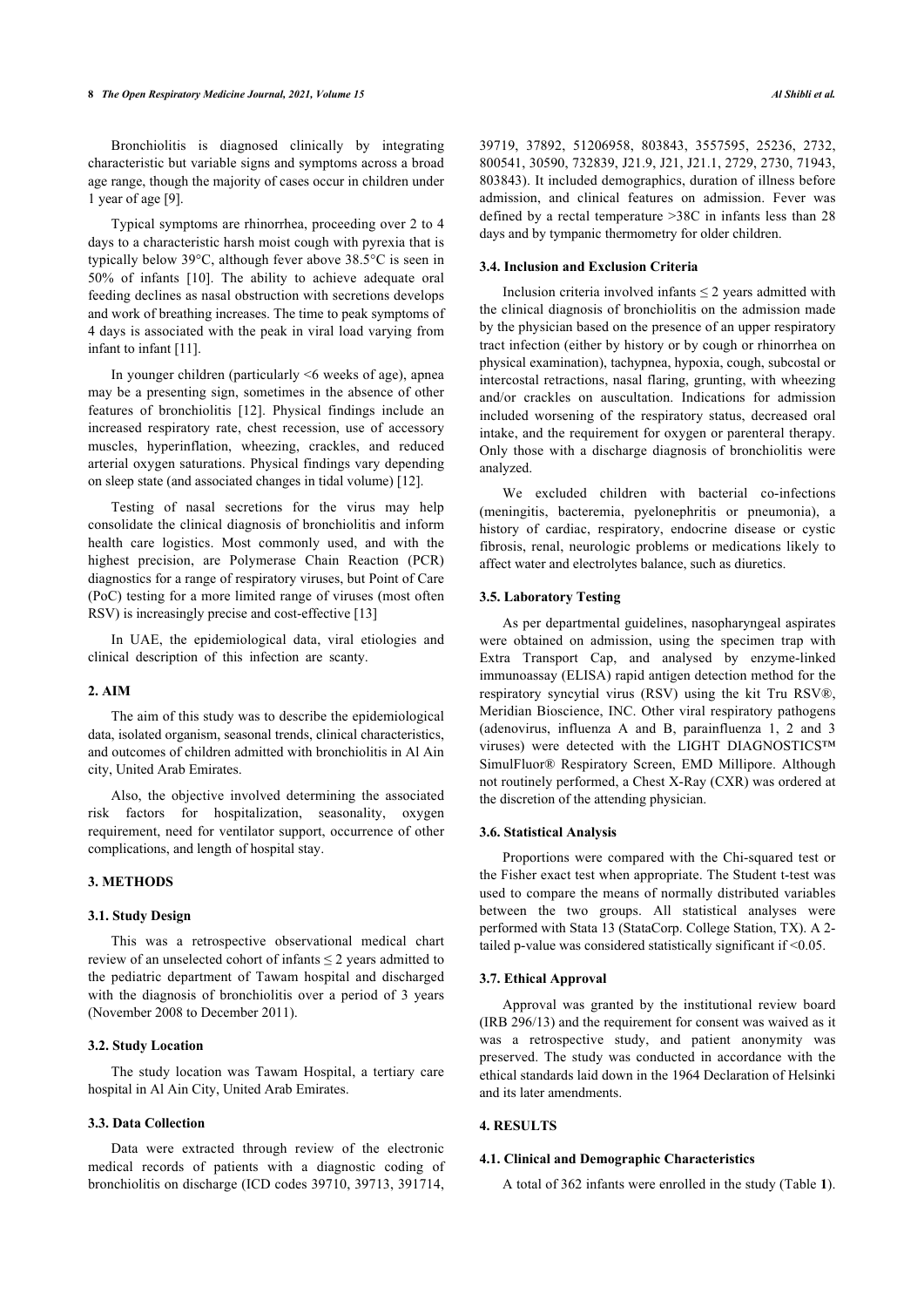The majority were males (n=230, 63.5%). The median age on admission was 5.8 months (range 0.1 to 5.1). Exclusive breastfeeding was the mode of feeding of 198 infants (55%), and 7.3% were on solids.

Fifty infants (13.8%) were ex-preterm, of whom six were born before 30 weeks of gestation. Palivizumab prophylaxis had been administered earlier to 12 infants (3.3%), including four with chronic lung disease and two with congenital heart disease. Eleven children had a medical history suggestive of reactive airway disease (3%) and six had underlying congenital heart disease (1.6%).

#### **4.2.** *Viral Detection* **(Table [2](#page-2-1))**

RSV was identified in 273 infants (75%), adenovirus in 24  $(6\%)$ , influenza in 13 (3%), and other viruses in less than 1%. No viruses were identified in 50 patients (12%). Co-infection with RSV and Adenovirus and Influenza occurred in 8 and 6 patients, respectively.

# **4.3. Seasonality**

Admissions with bronchiolitis occurred throughout the year (Fig. **[1](#page-2-2)**), with a significant peak in December and January essentially related to RSV peaks (Table**2**). Adenovirus was identified mostly in May.

# <span id="page-2-0"></span>**Table 1. Demographics data of 362 infants admitted to hospital for bronchiolitis.**

|                                                                                                                                                                                                                                                        | <b>Total</b> | <b>RSV</b><br><b>Positive</b> | <b>RSV</b><br><b>Negative</b> | P<br>Value |
|--------------------------------------------------------------------------------------------------------------------------------------------------------------------------------------------------------------------------------------------------------|--------------|-------------------------------|-------------------------------|------------|
| Infants                                                                                                                                                                                                                                                | 362          | 190(52)                       | 176(48)                       | NA         |
| Mean (SD) number of days between<br>the onset of symptoms and<br>admission                                                                                                                                                                             | 2.9(1.2)     | 2.8(1.2)                      | 2.7(1.6)                      | 0.6        |
| Males                                                                                                                                                                                                                                                  | 230(63.5)    | 158 (83)                      | 25(14.2)                      | 0.3        |
| Mean age (SD) in months                                                                                                                                                                                                                                | 6.6(5.6)     | 6.8(5.8)                      | 5.1(4.2)                      | 0.08       |
| <b>Exclusively breastfed</b>                                                                                                                                                                                                                           | 198(54.6)    | 64                            | 134                           | 0.6        |
| Fed solids                                                                                                                                                                                                                                             | 23(7.3)      | 20                            |                               | 0.6        |
| Preterm $\leq$ 38 weeks                                                                                                                                                                                                                                | 50(13.8)     | 45                            |                               | 0.5        |
| Palivizumab prophylaxis<br>$\mathbf{M}_{\text{total}}$ and $\mathbf{M}_{\text{total}}$ are $\mathbf{M}_{\text{total}}$ and $\mathbf{M}_{\text{total}}$ and $\mathbf{M}_{\text{total}}$ are $\mathbf{M}_{\text{total}}$ and $\mathbf{M}_{\text{total}}$ | 12(3.3)      | 11                            |                               | 0.4        |

<span id="page-2-2"></span>Number (%) unless stated otherwise. NA - not available.



<span id="page-2-1"></span>**Fig. (1).** Number of infants admitted to hospital for bronchiolitis, by month, from November 2008 to December 2011.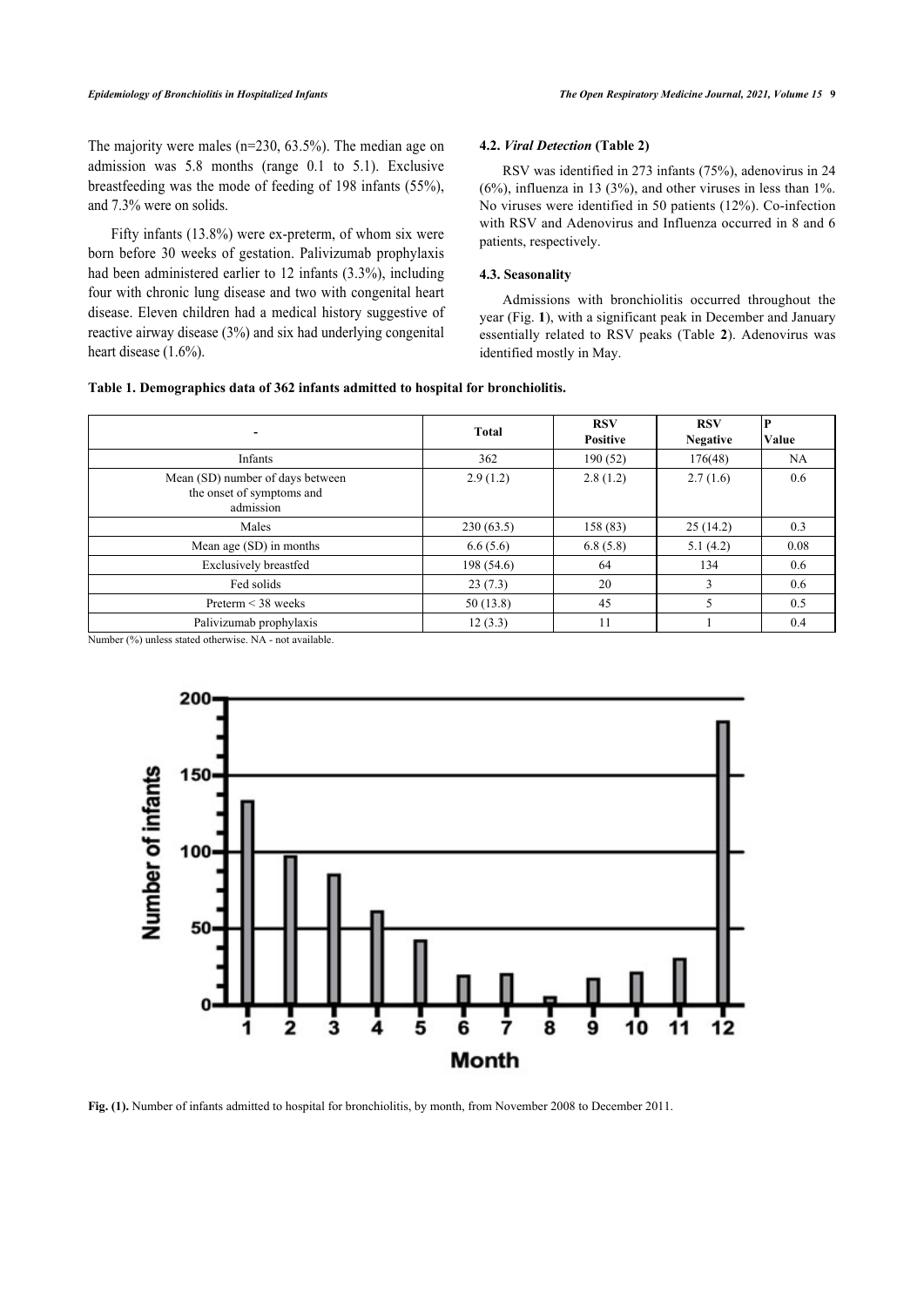| Month        | <b>Respiratory Syncytial Virus</b> | <b>Adenovirus</b> | Influenza A or B | <b>Total Viruses Isolated</b> |
|--------------|------------------------------------|-------------------|------------------|-------------------------------|
| January      | 62                                 | $\Omega$          |                  | 63                            |
| February     | 37                                 | 3                 | ◠                | 42                            |
| March        | 17                                 | $\mathcal{F}$     | ٩                | 23                            |
| April        | 8                                  | 3                 |                  | 12                            |
| May          | $\overline{4}$                     | 6                 |                  | 10                            |
| June         | 4                                  | 3                 | $\theta$         | $\overline{7}$                |
| July         | 6                                  |                   | $\Omega$         |                               |
| August       | $\overline{c}$                     | $\Omega$          | $\Omega$         | $\mathcal{D}$                 |
| September    | Ξ                                  | $\Omega$          | $\Omega$         | $\mathcal{L}$                 |
| October      | 10                                 | $\Omega$          |                  | 11                            |
| November     | 17                                 |                   | $\Omega$         | 18                            |
| December     | 99                                 | 4                 |                  | 108                           |
| <b>Total</b> | 273                                | 24                | 13               | 310                           |

|  |  |  |  |  |  |  |  |  |  |  | Table 2. Number of viruses isolated in 362 infants admitted to hospital for bronchiolitis. |
|--|--|--|--|--|--|--|--|--|--|--|--------------------------------------------------------------------------------------------|
|--|--|--|--|--|--|--|--|--|--|--|--------------------------------------------------------------------------------------------|

#### **4.4. Clinical Characteristics**

<span id="page-3-1"></span>Most of the children presented on day 3 of the illness (range 2-5 days). On admission, 58% were having feeding difficulties, with associated vomiting in 38%. Fever was present in 34% of the infants, 44% had evidence of dehydration, 65% had tachypnea, 94% respiratory distress, 36% retractions, 2% grunting, and 4% cyanosis. Chest auscultation was normal in 25% of the children (Table**3**).

<span id="page-3-0"></span>**Table 3. Frequency (%) of the clinical features at presentation (by descending order of frequency) of 362 infants admitted to hospital for bronchiolitis.**

| <b>Respiratory Distress</b>                  | 94 |
|----------------------------------------------|----|
| Abnormal chest auscultation                  | 75 |
| Tachypnea                                    | 64 |
| Feeding difficulties                         | 58 |
| Dehydration                                  | 44 |
| Hypoxemia (O2 saturation $\leq 92\%$ in air) | 41 |
| Vomiting                                     | 38 |
| <b>Chest Retractions</b>                     | 36 |
| Fever (temperature more than 38C)            | 34 |
| Cyanosis                                     | 4  |
| Grunting                                     |    |

#### <span id="page-3-2"></span>**4.5. Hospital Admission**

The mean time between the onset of symptoms and admission was 3.6 days (range 1 to 6). The mean  $\pm$  SD duration of hospital stay for those who needed admission to the PICU was  $4.2 \pm 5.2$  days (median 3, range 1 to 54 days).

#### **4.6. Laboratory Investigations (Table [4\)](#page-3-1)**

On admission, 17% of children had hyponatremia, with the lowest sodium concentration being 123 mmol/L. The median serum urea was 2.4 (range 0.1 to 23), 71% of children had a normal white cell count and 2 infants (0.5%) had thrombocytopenia.

# **4.7. Radiological Findings**

Chest X-ray was performed in 80% of the patients. It was

abnormal in 40% on presentation. A repeat CXR was required in 67 infants because of clinical worsening, at a median of 2 days after admission (range 0.5 to 9 days), and it was abnormal in 79% (Table **[4](#page-3-1)**).

| Table 4. Percentage of abnormal investigation results in |  |
|----------------------------------------------------------|--|
| 362 infants admitted to hospital for bronchiolitis.      |  |

| Hyponatremia (serum Na <135 mEq/L)                            | 17%                                                                             |
|---------------------------------------------------------------|---------------------------------------------------------------------------------|
| Mean (range) serum urea mmol/L                                | $2.4(0.1-23)$                                                                   |
| Elevated WBC count 10,000 cells per<br>microliter (cells/mcL) | 79%                                                                             |
| Thrombocytopenia (Platelet counts of 500 x<br>$10^9$ /L)      | $0.5\%$ (2 infants)                                                             |
| Abnormal CXR                                                  | 40%                                                                             |
| Repeat CXR                                                    | 67 infants<br>Median 2 days (range<br>0.5-9) after admission<br>Abnormal in 79% |

# **4.8. Management (Table [5](#page-3-2))**

Oxygen supplementation was administered to 82% of the children, 80% received bronchodilators, 15.5% racemic epinephrine or hypertonic saline. Antibiotics were also administered to 17% and only 2% of admitted children received exclusively supportive treatment.

**Table 5. Management and outcome by descending order of frequency (expressed as a percentage) of 362 infants admitted to hospital for bronchiolitis.**

| Oxygen Administration                     | 82   |
|-------------------------------------------|------|
| Beta-2 agonists inhalation                | 80   |
| Racemic Epinephrine                       | 15.5 |
| Hypertonic saline nebulizer               | 27.6 |
| 0.25% NaCl intravenous maintenance fluids | 80   |
| 0.45% NaCl intravenous maintenance fluids | 19.6 |
| Antibiotics                               |      |

#### **4.9. Severity of Illness and Complications**

Complications during hospitalization (Table**6**) included apneas in 17 patients (4.5%), cardiac complications in 5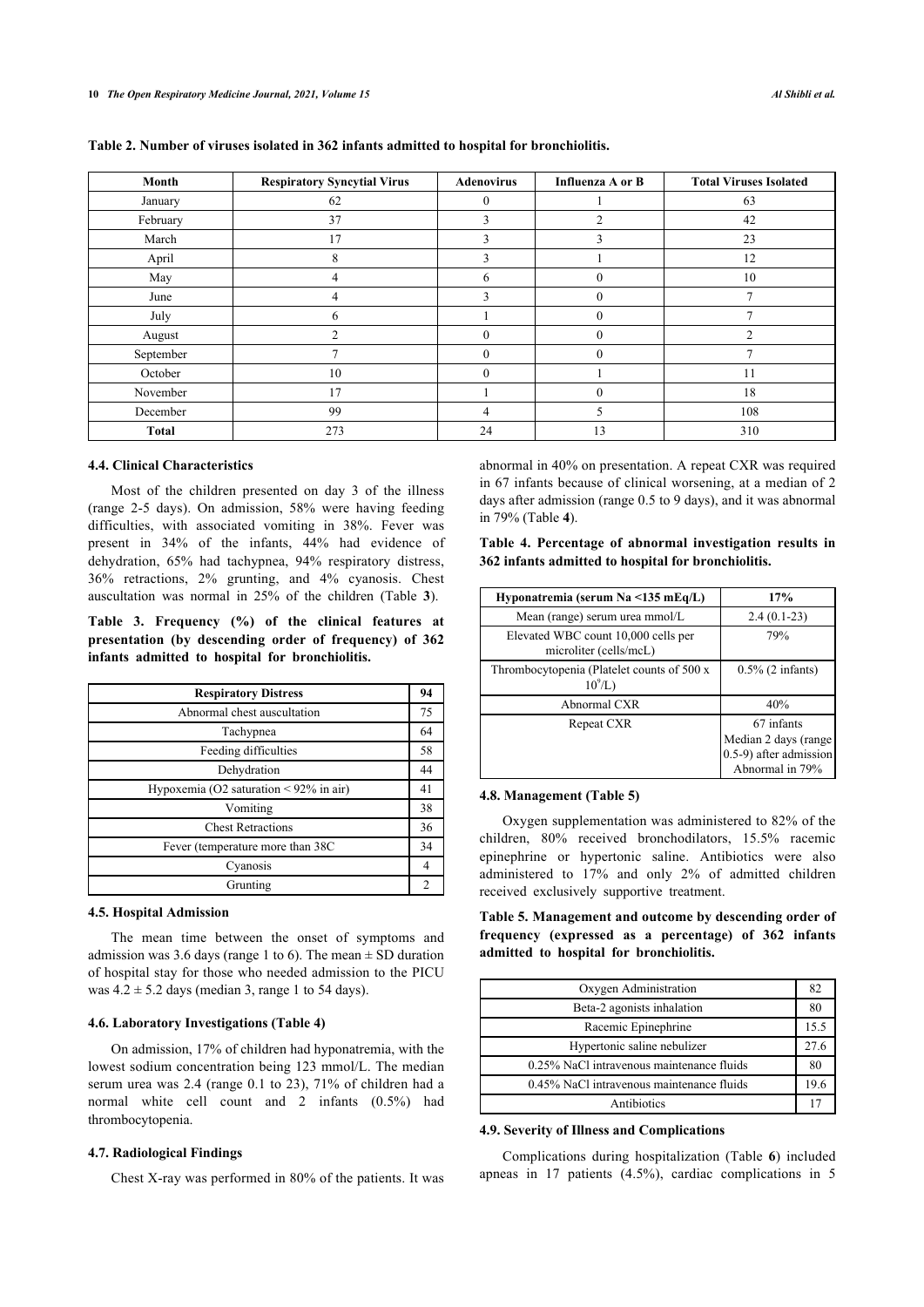patients (1%) and encephalopathy in 1 infant. 14 infants had pneumonia (3.86%), 16 had acute otitis media (4.4%) and one developed supraventricular tachycardia (0.27%). Hyponatraemia was found in 18 patients (5%).

# <span id="page-4-0"></span>**Table 6. Complications observed in 362 infants admitted to hospital for bronchiolitis.**

| Apneas                              | $17(4.5\%)$ |
|-------------------------------------|-------------|
| Cardiac complications               | $5(1\%)$    |
| Encephalopathy                      | $1(0.2\%)$  |
| <b>SVT</b>                          | 1(0.27%)    |
| Hyponatremia during hospitalization | 18(5%)      |

Number (%) unless stated otherwise

Forty children (11%) required admission to PICU (Table **[7](#page-4-1)**). In 25 patients (63%), CPAP was required. Additional oxygen administration by high flow nasal cannula was the only therapy administered to 6 children (15%). Mechanical ventilation was required in 9 children (22%). No death occurred in infants while in the hospital.

<span id="page-4-1"></span>**Table 7. Intensive care admissions in 362 infants admitted to hospital for bronchiolitis.**

| <b>Admission to PICU</b> | 40 (11) |
|--------------------------|---------|
| CPAP                     | 25(63)  |
| Mechanical ventilation   |         |

#### **5. DISCUSSION**

Our study focused on healthy infants and all of those with other co-morbidities were excluded from the study.

In our study, RSV was the main responsible organism as 273 patients (75%) had RSV as a sole organism or part of coinfection with other viruses. Other causative viruses included influenza, parainfluenza, coronavirus, adenovirus, metapneumovirus, and rhinovirus. This was the same finding that was described in several other studies from UAE[[14\]](#page-5-13) and the Middle East [[15](#page-5-14) - [19](#page-5-15)], Europe [[20](#page-5-1) - [25\]](#page-6-0), North America [\[26](#page-6-1) - [28\]](#page-6-2), and elsewhere [[29](#page-6-3) - [32](#page-6-4)].

RSV positive disease is usually associated with a more severe course, which occurs at a lower age, requires frequent oxygen administration, and is associated with a longer hospital stay, a higher rate of complications and higher hospital charges. Other authors have found that there is a significant association between the RSV genomic load and a longer duration of hospitalization[[33,](#page-6-5) [34](#page-6-6)].

Male predominance (63.5% of patients) that we found in our stuy was the same as in reports on different age groups and from different countries [[35\]](#page-6-7). A possible reason for this might be the disproportionally narrower peripheral airways in the younger males [\[36](#page-6-8)]. Similarly, males develop more severe disease and a higher rate of complications [[37\]](#page-6-9).

The infection occurred throughout the year, with peaks during the winter months, and no signification difference was found with respect to the geographic areas. The temperature during these months in UAE ranges from 20–28C during the day and 10–18C during the night. It seems, therefore, that the virus may respond to a temperature change rather than to an absolute range of lower temperature [[8](#page-5-7), [38,](#page-6-10) [39\]](#page-6-11). Humidity is positively associated with RSV activity, with more RSV infection occurring when humidity increases. The average humidity in UAE is around 50% over the year; on average, December is the most humid month and May is the least humid month.

Many studies demonstrate the effects of relative humidity on pediatric respiratory tract infections. In tropical and subtropical areas (*e.g.*, Singapore, Malaysia), it has been suggested that high humidity and temperature prolong the activity and stability of microorganisms in large-particle aerosols, and permit year-round transmission of the microorganism [\[40](#page-6-12)]

Our study showed that most of the patients presented with respiratory distress as also described in previous literature [\[41](#page-6-13), [42](#page-6-14)]; abnormal chest auscultation was found in 75% of patients in our study which may be due to admitting mild cases with scanty manifestations.

The sensitivity and specificity of immunofluorescence for the diagnosis of RSV infection have been reported to be in the range of 70–90% [[43](#page-6-15)]. The lack of identified viruses in 50 of our patients could be explained by the late sample collection in the course of the illness when the viral load had already decreased.

There are several predictors of disease severity that have been described in the literature, such as male sex, young age, birth in the first half of the RSV season, daycare attendance, lack of breastfeeding, chronic medical conditions, smoke exposure, and house-hold crowding or siblings[[44\]](#page-6-16).

The mean hospital duration of stay in our patients was 3.6 days for patients admitted to the regular ward and 4.2 days for those admitted to PICU. Disease severity and LOS usually depends on the clinical characteristic of the illness [[45\]](#page-6-17). The higher the viral load is, as quantified by RT-PCR, the more severe the infection is [[46\]](#page-6-18).

Management of bronchiolitis is usually symptomatic as recommended by most of the guidelines; however, most of our patients received bronchodilators and different kinds of nebulizers. For this, new guidelines and audits need to be performed on the departmental level [\[47](#page-6-19) - [49\]](#page-6-20).

No therapies have received support across all guidelines except for the use of supplemental oxygen. Chest physiotherapy does not speed up recovery. Antibiotics, though still widely used, are of no benefit in bronchiolitis [[50\]](#page-6-21).

Some of our patients received different treatment modalities like bronchodilators. Bronchodilators are less likely to be recommended in more recent guidelines, and the theory that they may be of greater benefit in infants more likely to develop asthma has been refuted [[51,](#page-6-22) [52](#page-6-23)]

The limitation of our study is its retrospective nature. In addition, concomitant bacterial infection and viral genomic load have not been measured.

We recommend the design of a prospective, multi-site surveillance program of viral bronchiolitis in such a warm, desert climate. Guidelines based on evidence and local data are crucial to be established and followed to improve the outcomes of this disease.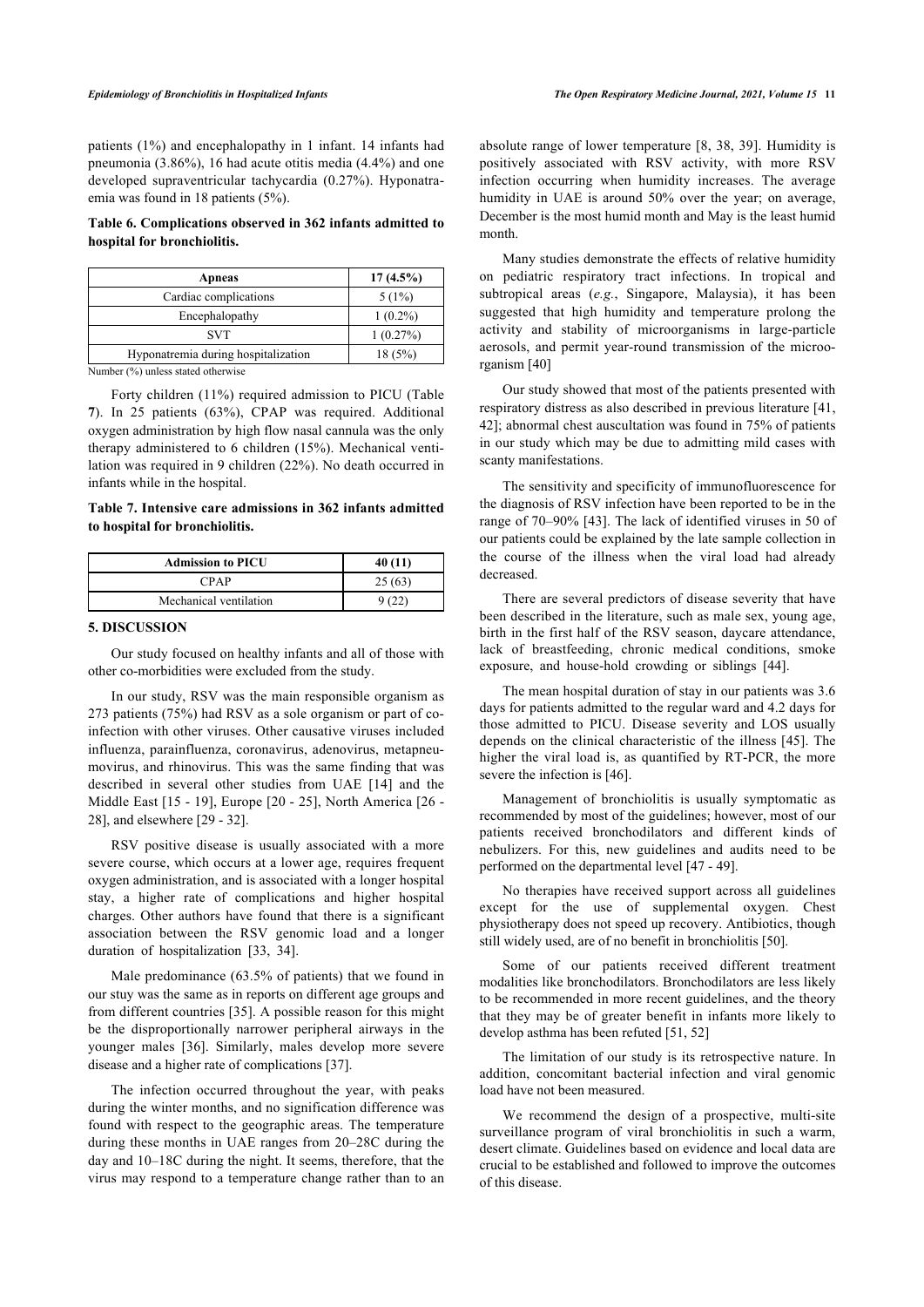# **CONCLUSION**

<span id="page-5-4"></span>Bronchiolitis remains a common reason for admission to hospitals with significant morbidity and mortality. RSV has been found to be the main responsible virus.

<span id="page-5-5"></span>A better understanding of the burden of bronchiolitis in our setting would enable better planning and use of hospital resources to minimize the short and long-term sequel of the disease.

## <span id="page-5-6"></span>**LIST OF ABBREVIATIONS**

<span id="page-5-7"></span>

| <b>CPAP</b> | $=$ | Continuous Positive Airway Pressure |
|-------------|-----|-------------------------------------|
| <b>CHD</b>  | $=$ | Congenital Heart Disease            |
| LOS         | $=$ | Length of Stay                      |
| PICU        | $=$ | Pediatric Intensive Care Unit       |
| <b>RSV</b>  | $=$ | <b>Respiratory Syncytial Virus</b>  |
| <b>SD</b>   | $=$ | <b>Standard Deviation</b>           |
|             |     |                                     |

# <span id="page-5-9"></span><span id="page-5-8"></span>**ETHICS APPROVAL AND CONSENT TO PARTI-CIPATE**

<span id="page-5-10"></span>This study was approved by the Institutional Review Board under approval no. (IRB 296/13)

# **HUMAN AND ANIMAL RIGHTS**

<span id="page-5-11"></span>No Animals were used in this research. All human research procedures followed were in accordance with the ethical standards of the committee responsible for human experimentation (institutional and national), and with the Helsinki Declaration of 1975, as revised in 2013.

## <span id="page-5-13"></span><span id="page-5-12"></span>**CONSENT FOR PUBLICATION**

Not applicable.

# **AVAILABILITY OF DATA AND MATERIALS**

Not applicable.

# <span id="page-5-14"></span>**FUNDING**

None.

#### **CONFLICT OF INTEREST**

The authors declare no conflict of interest, financial or otherwise.

# **ACKNOWLEDGEMENTS**

Declared none.

#### <span id="page-5-15"></span><span id="page-5-0"></span>**REFERENCES**

- [1] Miller EK, Gebretsadik T, Carroll KN, *et al.* Viral etiologies of infant bronchiolitis, croup and upper respiratory illness during 4 consecutive years. Pediatr Infect Dis J 2013; 32(9): 950-5. [\[http://dx.doi.org/10.1097/INF.0b013e31829b7e43](http://dx.doi.org/10.1097/INF.0b013e31829b7e43)] [PMID: [23694832\]](http://www.ncbi.nlm.nih.gov/pubmed/23694832)
- <span id="page-5-1"></span>[2] Wainwright C. Acute viral bronchiolitis in children- A very common condition with few therapeutic options. Paediatr Respir Rev 2010; 11(1): 39-45.
	- [\[http://dx.doi.org/10.1016/j.prrv.2009.10.001](http://dx.doi.org/10.1016/j.prrv.2009.10.001)] [PMID: [20113991\]](http://www.ncbi.nlm.nih.gov/pubmed/20113991)
- <span id="page-5-2"></span>[3] Hasegawa K, Mansbach JM, Teach SJ, *et al.* Multicenter study of viral etiology and relapse in hospitalized children with bronchiolitis. Pediatr Infect Dis J 2014; 33(8): 809-13. [\[http://dx.doi.org/10.1097/INF.0000000000000293\]](http://dx.doi.org/10.1097/INF.0000000000000293) [PMID: [24577039\]](http://www.ncbi.nlm.nih.gov/pubmed/24577039)
- <span id="page-5-3"></span>[4] Aygün D, Erbek F, Kuşkucu M, *et al.* The epidemiologic and clinical

features of viral agents among hospitalized children with lower respiratory tract infections. Turk Pediatri Ars 2020; 55(2): 166-73. [\[http://dx.doi.org/10.14744/TurkPediatriArs.2020.39114\]](http://dx.doi.org/10.14744/TurkPediatriArs.2020.39114) [PMID: [32684762\]](http://www.ncbi.nlm.nih.gov/pubmed/32684762)

- [5] Al-Ayed MS, Asaad AM, Qureshi MA, Ameen MS. Viral etiology of respiratory infections in children in southwestern Saudi Arabia using multiplex reverse-transcriptase polymerase chain reaction. Saudi Med J 2014; 35(11): 1348-53. [PMID: [25399211\]](http://www.ncbi.nlm.nih.gov/pubmed/25399211)
- [6] Hasegawa K, Pate BM, Mansbach JM, *et al.* Risk factors for requiring intensive care among children admitted to ward with bronchiolitis. Acad Pediatr 2015; 15(1): 77-81.
- [\[http://dx.doi.org/10.1016/j.acap.2014.06.008\]](http://dx.doi.org/10.1016/j.acap.2014.06.008) [PMID: [25528126](http://www.ncbi.nlm.nih.gov/pubmed/25528126)] [7] Halasa N, Williams J, Faouri S, *et al.* Natural history and
- epidemiology of respiratory syncytial virus infection in the Middle East: Hospital surveillance for children under age two in Jordan. Vaccine 2015; 33(47): 6479-87.
- [\[http://dx.doi.org/10.1016/j.vaccine.2015.08.048](http://dx.doi.org/10.1016/j.vaccine.2015.08.048)] [PMID: [26314623\]](http://www.ncbi.nlm.nih.gov/pubmed/26314623)
- [8] Wang VJ, Cavagnaro CS, Clark S, Camargo CA Jr, Mansbach JM. Altitude and environmental climate effects on bronchiolitis severity among children presenting to the emergency department. J Environ Health 2012; 75(3): 8-15. [PMID: [23091965\]](http://www.ncbi.nlm.nih.gov/pubmed/23091965)
- [9] Meissner HC. Viral bronchiolitis in children. N Engl J Med 2016;  $374(1)$ : 62-72.
- [\[http://dx.doi.org/10.1056/NEJMra1413456\]](http://dx.doi.org/10.1056/NEJMra1413456) [PMID: [26735994](http://www.ncbi.nlm.nih.gov/pubmed/26735994)]
- [10] Health NSW. PD2012\_004 Infants and Children: Acute Management of Bronchiolitis. 2nd ed. North Ryde: NSW Ministry of Health 2012.
- [11] Skjerven HO, Megremis S, Papadopoulos NG, Mowinckel P, Carlsen KH, Lødrup Carlsen KC. Virus type and genomic load in acute bronchiolitis: severity and treatment response with inhaled adrenaline. J Infect Dis 2016; 213(6): 915-21. [\[http://dx.doi.org/10.1093/infdis/jiv513](http://dx.doi.org/10.1093/infdis/jiv513)] [PMID: [26508124\]](http://www.ncbi.nlm.nih.gov/pubmed/26508124)
- [12] Tripp RA, Dakhama A, Jones LP, Barskey A, Gelfand EW, Anderson LJ. The G glycoprotein of respiratory syncytial virus depresses respiratory rates through the CX3C motif and substance P. J Virol 2003; 77(11): 6580-4.

[\[http://dx.doi.org/10.1128/JVI.77.11.6580-6584.2003\]](http://dx.doi.org/10.1128/JVI.77.11.6580-6584.2003) [PMID: [12743318\]](http://www.ncbi.nlm.nih.gov/pubmed/12743318)

- [13] Zumla A, Al-Tawfiq JA, Enne VI. Rapid point of care diagnostic tests for viral and bacterial respiratory tract infections—needs, advances, and future prospects
- [14] Howidi M, Rajah J, Abushrar Z, Parsons H. The severity of respiratory syncytial virus bronchiolitis in young infants in the United Arab Emirates. J Trop Pediatr 2007; 53(1): 22-6. [\[http://dx.doi.org/10.1093/tropej/fml045\]](http://dx.doi.org/10.1093/tropej/fml045) [PMID: [17008442\]](http://www.ncbi.nlm.nih.gov/pubmed/17008442)
- [15] Janahi I, Abdulkayoum A, Almeshwesh F, Alkuwari M, Al Hammadi A, Alameri M. Viral aetiology of bronchiolitis in hospitalised children in Qatar. BMC Infect Dis 2017; 17(1): 139.
- [\[http://dx.doi.org/10.1186/s12879-017-2225-z](http://dx.doi.org/10.1186/s12879-017-2225-z)] [PMID: [28193180\]](http://www.ncbi.nlm.nih.gov/pubmed/28193180) [16] Al-Sonboli N, Hart CA, Al-Aeryani A, *et al.* Respiratory syncytial virus and human metapneumovirus in children with acute respiratory infections in Yemen. Pediatr Infect Dis J 2005; 24(8): 734-6. [\[http://dx.doi.org/10.1097/01.inf.0000172937.80719.7f\]](http://dx.doi.org/10.1097/01.inf.0000172937.80719.7f) [PMID: [16094233\]](http://www.ncbi.nlm.nih.gov/pubmed/16094233)
- [17] Al-Sonboli N, Hart CA, Al-Aghbari N, Al-Ansi A, Ashoor O, Cuevas LE. Human metapneumovirus and respiratory syncytial virus disease in children, Yemen. Emerg Infect Dis 2006; 12(9): 1437-9. [\[http://dx.doi.org/10.3201/eid1209.060207\]](http://dx.doi.org/10.3201/eid1209.060207) [PMID: [17073098](http://www.ncbi.nlm.nih.gov/pubmed/17073098)]
- [18] Awad S, Hatim R, Khader Y, *et al.* Bronchiolitis clinical practice guidelines implementation: surveillance study of hospitalized children in Jordan. Multidiscip Respir Med 2020; 15(1): 673. [\[http://dx.doi.org/10.4081/mrm.2020.673\]](http://dx.doi.org/10.4081/mrm.2020.673) [PMID: [33117531](http://www.ncbi.nlm.nih.gov/pubmed/33117531)]
- [19] Rahbarimanesh AA, Izadi A, Ghajarzadeh M. Viral Aetiology of Bronchiolitis in Hospitalised Children in a Tertiary Center in Tehran. Maedica (Bucur) 2018; 13(1): 17-20.
- [\[http://dx.doi.org/10.26574/maedica.2018.13.1.17\]](http://dx.doi.org/10.26574/maedica.2018.13.1.17) [PMID: [29868135](http://www.ncbi.nlm.nih.gov/pubmed/29868135)] [20] Tsolia MN, Kafetzis D, Danelatou K, *et al.* Epidemiology of
- respiratory syncytial virus bronchiolitis in hospitalized infants in Greece. Eur J Epidemiol 2003; 18(1): 55-61. [\[http://dx.doi.org/10.1023/A:1022556215190\]](http://dx.doi.org/10.1023/A:1022556215190) [PMID: [12705624\]](http://www.ncbi.nlm.nih.gov/pubmed/12705624)
- [21] Mlinarić-Galinović G, Ugrcić I, Bozikov J. Respiratory syncytial virus infections in SR Croatia, Yugoslavia. Pediatr Pulmonol 1987; 3(5): 304-8.

[\[http://dx.doi.org/10.1002/ppul.1950030505\]](http://dx.doi.org/10.1002/ppul.1950030505) [PMID: [3499590\]](http://www.ncbi.nlm.nih.gov/pubmed/3499590) [22] Simoes EA, Carbonell-Estrany X. Impact of severe disease caused by respiratory syncytial virus in children living in developed countries.